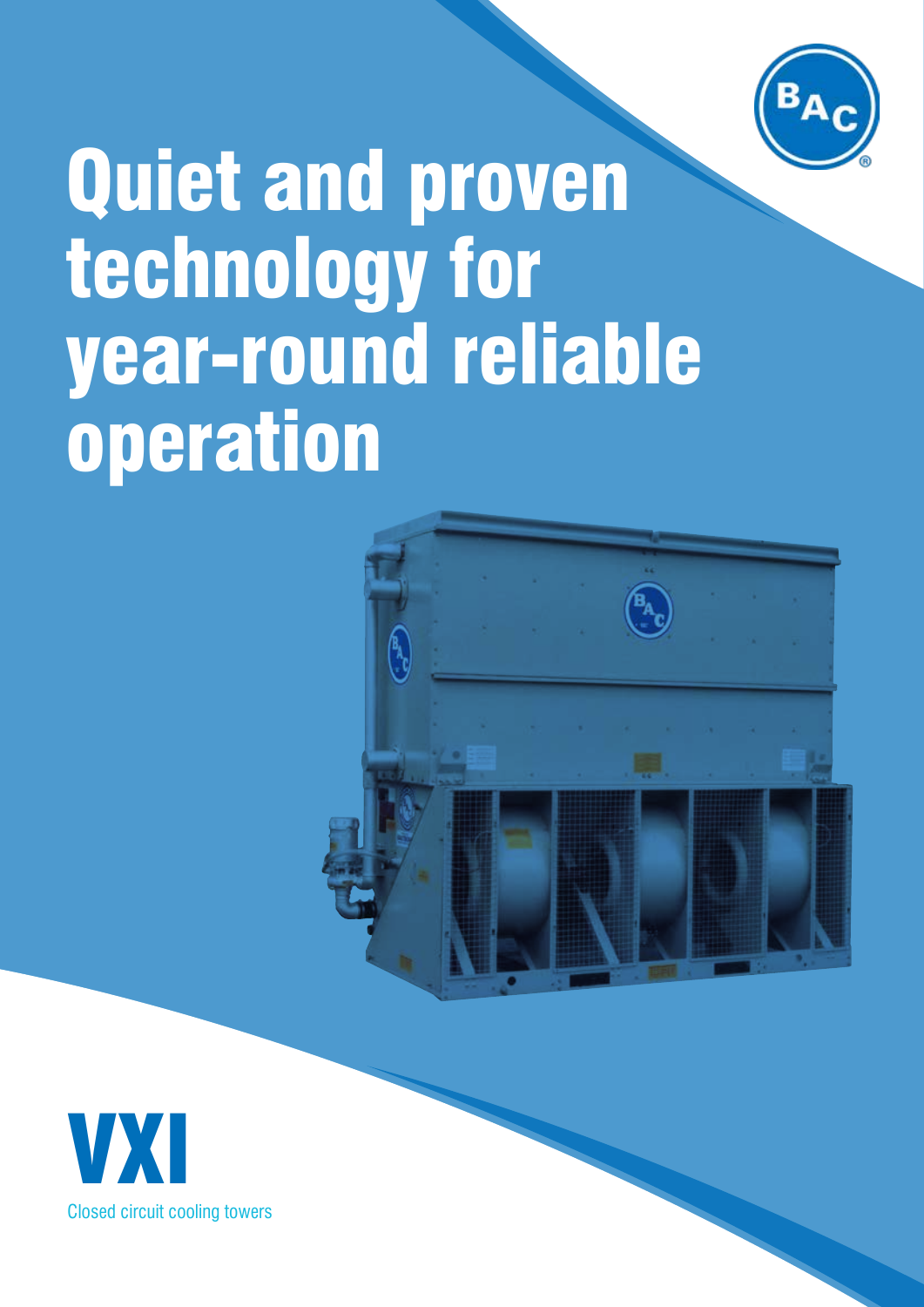## Closed Circuit Cooling Towers

Single cell capacity : up to 2615 kW

**Baltimore Aircoil** is a worldwide leading manufacturer of heat rejection equipment for a wide range of applications. In its constant search for improvement in design and performance BAC has developed and perfected many features

which have become the standard of excellence for cooling throughout the world.



**VXI closed circuit cooling towers** use centrifugal fans with low sound emission and guarantee reliable and superb

thermal performance. VXI towers are compact for easy shipment and installation in confined spaces.

#### year-round reliable operation

VXI uses **high quality components**, meeting very strict technical specifications for operation in the most demanding conditions. Since 1978, thousands of VXI closed circuit cooling towers have been globally installed, proving the VXI cooling tower reliability. Fans, motor and drive system (V-belt) are located at ground level, in the dry air, preventing moisture and condensation. No external moving parts, helping it withstand the toughest weather.

Upgrade your condenser operational flexibility with :

- **• Baltiguard drive system\*** to operate as a dual-speed motor, but with standby reserve capacity to cope with any failure.
- **• Electrical basin heaters\*** to protect the water in the basin against freezing, when the condenser is idle.
- **• Electric water level control\*** for precise control of the water level with no need for seasonal adjustment.

#### **Compact**

Ladder and platform\* Baltiguard drive syste

- Compact design for **confined spaces**.
- **• Single-side air inlet** for installation next to solid walls.
- **• Indoor installation** possible thanks to centrifugal fans allowing intake or discharge ductwork.

#### low installed cost

#### LOW ENVIRONMENTAL **MPACT PRODUCT**



- **• Easy on-site assembly** of factory-built sections to reduce shipping and installation costs.
- Single fan side requiring **fewer motor starters** to install and wire.
- High capacity and minimal operating weight. **Save on steel supports,** both underneath the equipment and in the building itself for rooftop installations.
- VXI-C models can be **container-shipped** (in 10' containers). Fan enclosures shippable loose in the condenser bottom section for easy on-site assembly.



### **Energy efficient**

Evaporative cooling equipment can minimize the energy consumption of the process to be cooled.

#### **Ultra quiet design**

VXI closed circuit cooling towers use fans with low sound emissions as standard. They have a single-side air inlet, and a quieter tower rear for more noise-sensitive areas. For extremely sound sensitive applications, sound attenuators\* are available.



#### long service life

VXI closed circuit cooling towers offer a broad choice of **construction materials**, ranging from galvanized steel (Baltiplus) to the proven Baltibond\* hybrid coating and stainless steel\* (AISI 304L or 316L).

Intake and discharge attenuator\* Easily accessible fan drive system at ground level

The coil is constructed of continuous length of prime surface steel, **hot-dip galvanized after fabrication**. Tubes are sloped for free drainage of fluid. Designed for maximum 10 bar operating pressure according to PED.



Optionally available are extended surface coils with selected rows, finned at 3 to 5 fins per inch and hot-dip galvanized after fabrication, for dry operation during winter time. Optional stainless steel coils in type 304L or 316L.



Easy installation

 $\mathbf{B}_{\mathbf{A_C}}$ 

Full access to spray distribution system